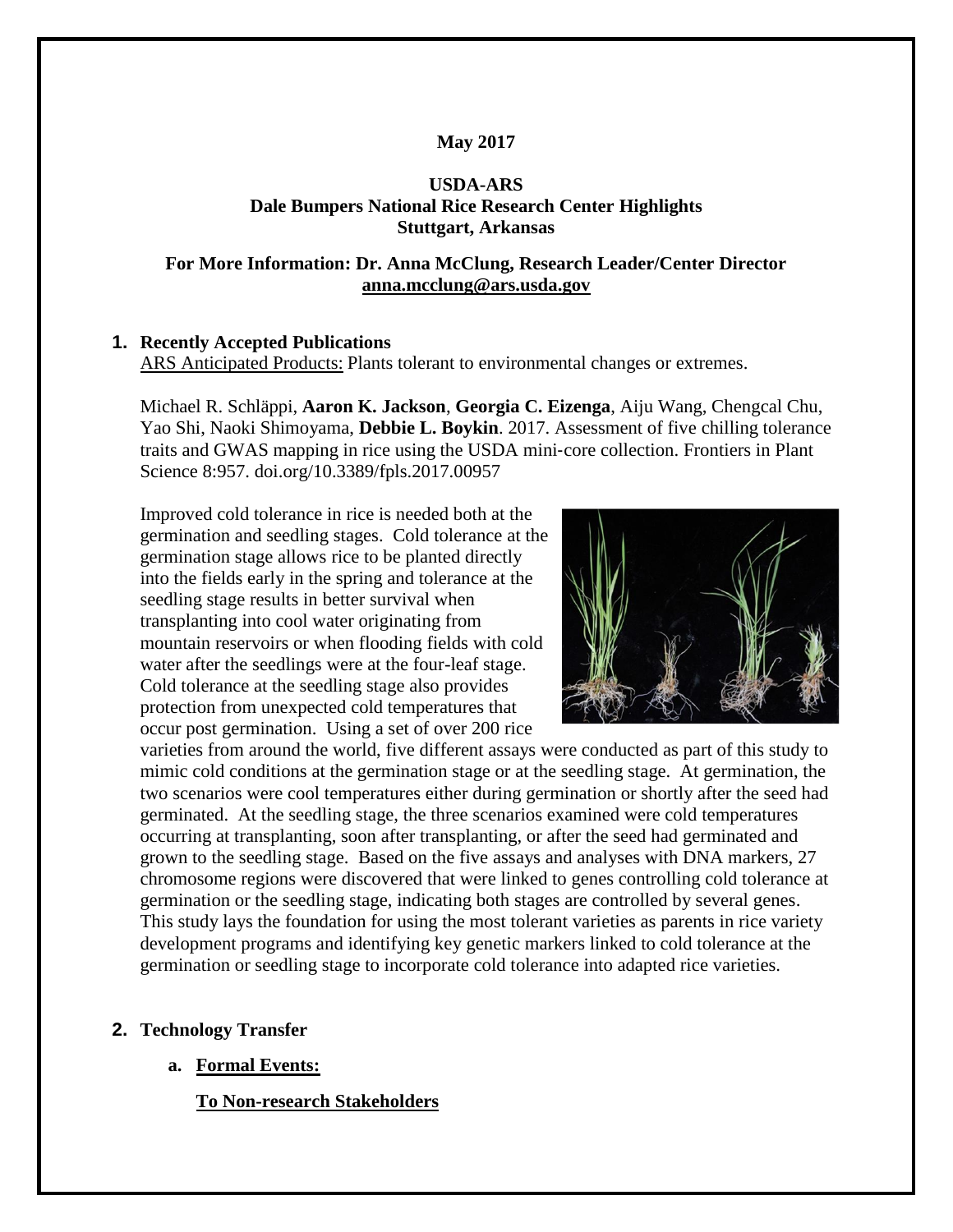Dr. Anna McClung gave an invited presentation at the Rice Market and Technology Convention, June 6-8, 2017, in Miami, FL. The meeting was hosted by the US Rice Producers Association which represents rice farmers in the southern USA. Attendance included ~400 industry representatives from Central and South America, a major export market for US rice. Dr. McClung's presentation was entitled "Rice research focused on production challenges and market opportunities".

## **To Research Community**

During May 15-16, Drs. Anna McClung and Jinyoung Barnaby were invited to visit the Crop Breeding Research Division and the National Agrobiodiversity Center of the newly built National Institute of Crop Science (NICS), Rural Development Administration (RDA) in Jeollabuk-do, Republic of Korea. Their invited

presentations included "Addressing the needs of the US rice industry- An overview of research at the USDA-ARS Dale Bumpers National Rice Research Center", "Mining the USDA-ARS rice germplasm collection for valuable traits and alleles"(McClung), and "Evaluation of genetic variation in rice to mitigate methane emissions" (Barnaby). Discussions were conducted with the



RDA Director General, the NICS Director and senior scientists. Their comprehensive research program is similar in many ways with USDA-ARS program, although they have a strong emphasis on technology transfer and a close connection to county extension agents.

# **b. Informal Contacts**

#### **c. Germplasm Exchanged:**

During May, 486 rice accessions from the Genetics Stocks *Oryza* (GSOR) collection were distributed to researchers in the US, Austria, Belgium and Canada.

#### **3. Education and Outreach**

On May 12, 2017 three computer scientists, Drs. Joshua Xu, Jae Hyun Kim Tanmay Bera (ORISE Fellow) of National Center for Toxicological Research (NCTR), US-Food & Drug Administration (FDA), Jefferson, AR visited DB NRRC facility and gave a team presentation on pattern recognition to add phenotyping effort of genetic studies of rice. Dr. Yulin Jia led a tour and organized a round table discussion with DB NRRC scientists on potential collaborations. The following areas were explored as potential pilot projects: 1). Grain size